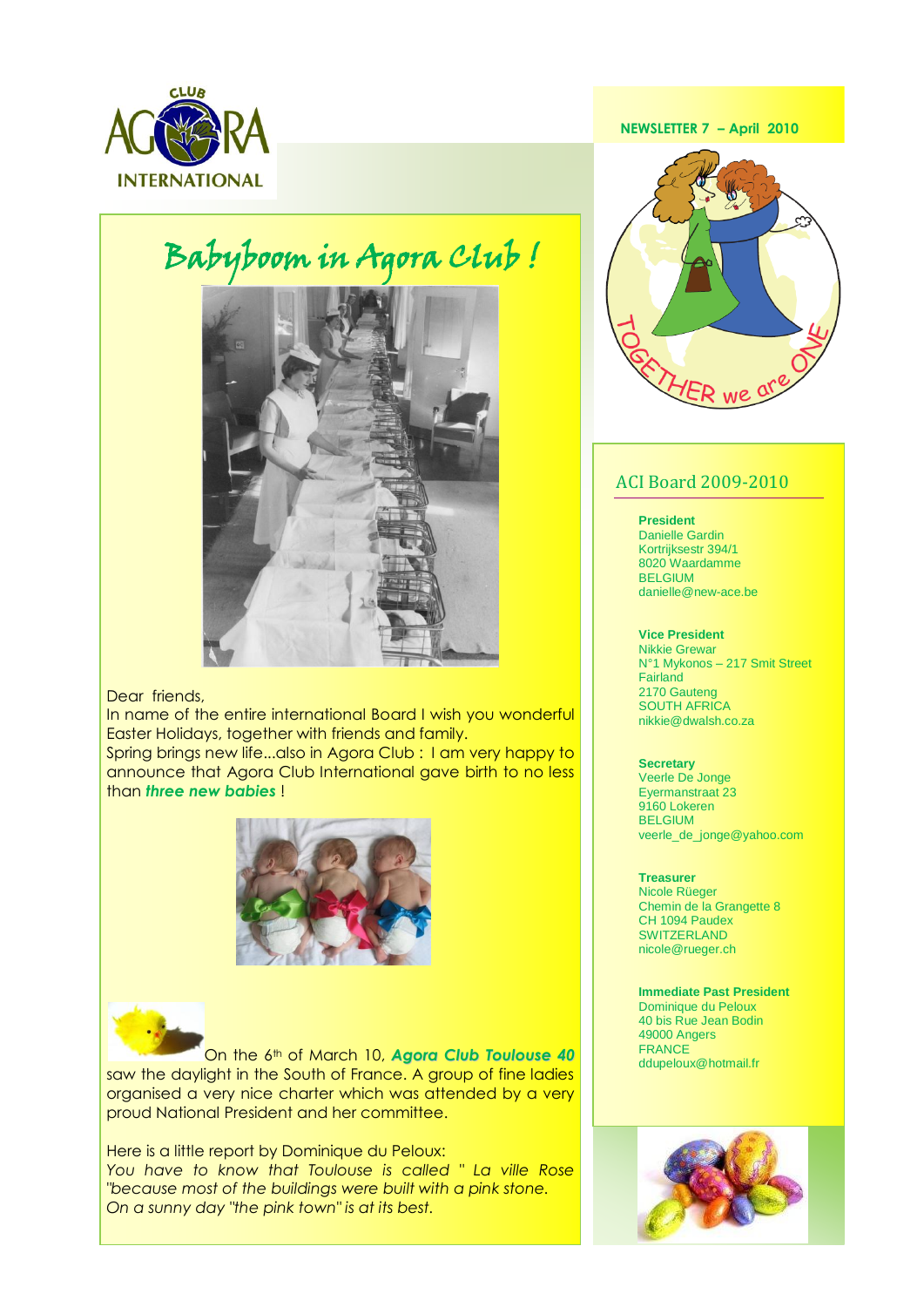*The symbol of Toulouse is the little flower called Violet :* 





*This area is the best one to find this sweet smelling flower, and you can find a lot of things made of that colour or with that taste : sweets for example.*

*So our new friends made their banner in harmony with that tradition.*

*A lot of French clubs were very well represented, and I know that this weekend stood under the motto of " Donner et Tolérer" and in the spirit of friendship.*

*The sun stood high into the sky to welcome this new Club !"*



President Marylèe Lagane and her club members



On the 13th of March : PARTY TIME IN ITALY !

On this very sunny Saturday a lot of happy ladies of **Agora Club 3 Bologna** were anxious and stressed to receive their charter.

Beside this wonderful event, the same day we also installed the **first National Board of AC Italy.**

We gathered in the very beautiful Oratoria S. Philippo, where a lot of international guests were represented for this special event. The National Boards of France, Belgium and Germany were present, as well as a delegation of Club 41 International, National and Local and of course the National President of Ladies Circle Italy.

Under the dynamic input of Elisabetta Ferin a group of young and passionate ladies formed this new club. This new Agora club saw the daylight thanks to the terrific co-operation with Club 41 Italy. Since a few years 41 Italy is supporting Agora in a very positive way, they work together side by side including also LC and RT, in the real spirit of "4 Clubs - 1Vision"





I President Elisabetta and the members of A.C. Bologna 3

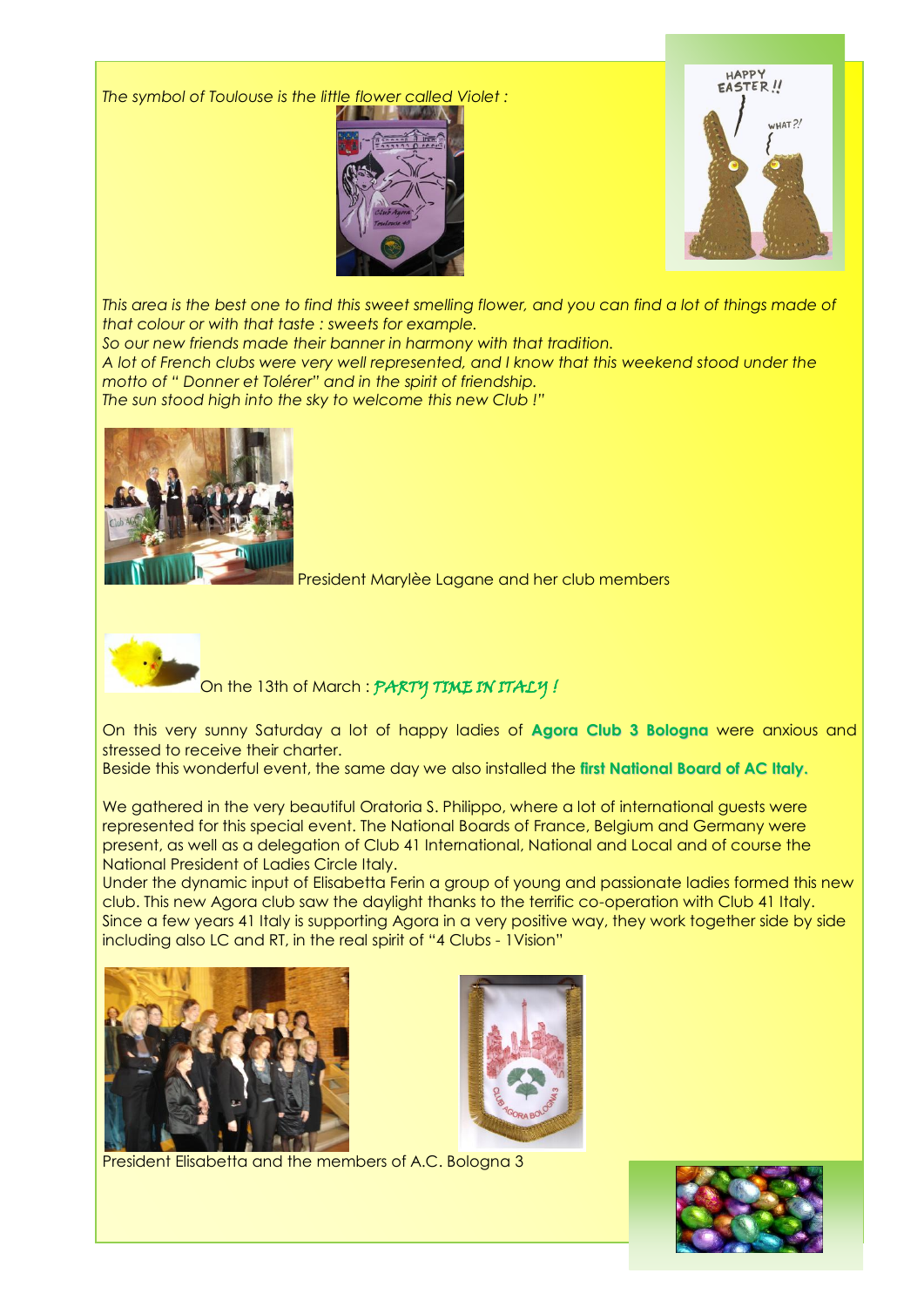The reason why so many guests were present, is that beside the charter of AC Bologna it also was a very special day for all Agora Clubs in Italy : As you all know Italy is member of Agora Club since 1998 and with the charter of their third club they decided to install their first National Board!

Therefore I am very proud to present to you all the first Italian National Board Members.



President Anna Teresa Agostini Vice-President Donata Piccini Marchetti Secretary Francesca Ricci Treasurer Luisa Maria Tabacco



# International Service

As I informed you in Bruges, the proceeds of the tombola during the ACI Conference and the selling of my international pin "Together we are ONE" were collected for the Onna-project, where our 4 Clubs "4Clubs-1Mission" built a new Center for young people, after the terrible earthquake in the region of Ambruccio.

At this particular day I was able to give a **cheque of 1000€ in name of you all : members of Agora Club International**, to Augusto Ferrari, National President of Club 41 Italy.



Anne-Marie Delsaerdt, President of AC. Belgium announced that also AC Belgium is saving money to donate to this project! Although the building in Onna is inaugurated, a lot of help is still needed. Hopefully some other countries will also contribute with a donation to this wonderful project.

**Please contact Nicole Rueger our International Treasurer for your donations.**

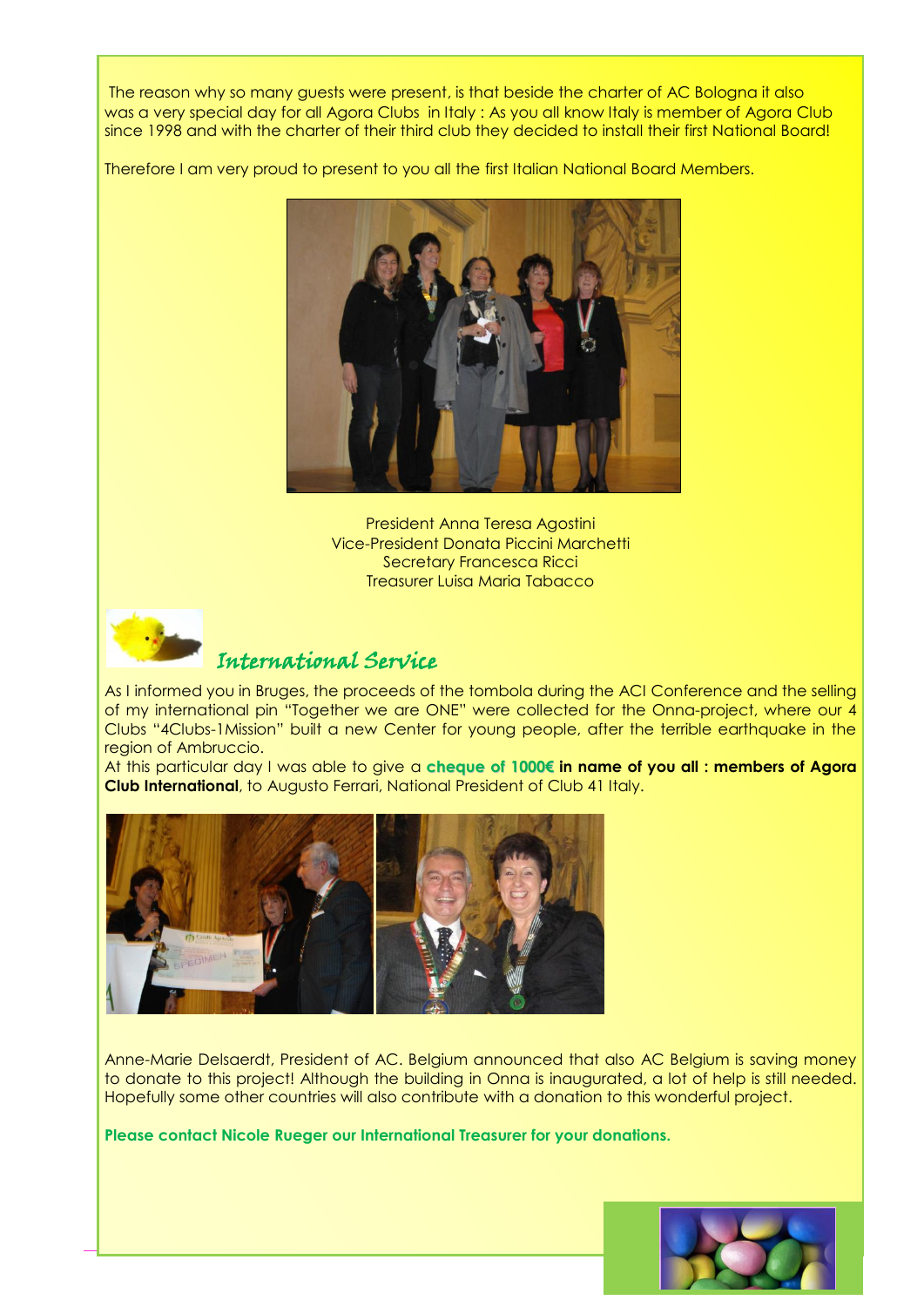



And yes ...I told you about **3** Agora babies : AC Italy is going strong because indeed, very soon now a the 3rd baby will be born : **Agora Club 4 Merano** will see the daylight on the 9th of April 2010 !

Merano is a very pitoresc little town in the beautiful Alpes of Sud Tirol, a town well known for their Kure and Beauty treatments, so I can assure you that the ladies there are at their best. If you would decide to go to their charter, I am sure president Rosie Tiefenbrunner and her team will be happy to welcome you! (see ACI website for registrations : [www.agoraclubinternational.com\)](http://www.agoraclubinternational.com/) The report on this Charter in our next newsletter!



Some news from around the Agora-world!

I am very happy that so many clubs are keeping contact on regular basis and are updating us of their events.

**Agora Club Tallinn** is doing a wonderful job to promote Agora Club in their country. They organise two classical concerts in co-production.

Due to the good contact they have in France the orchestra is coming free of charges. That way they are able to offer the Estonian population, beautiful classic music concerts for FREE .... In the whole city of Talinn big banners of 3m x 6m will be hung to promote this event and of course Agora Club Estonia !....... Congratulations ladies of Tallinn !!!!



The yearly event of **Agora Club Angers** (FR): book sale for service

On the 5th and 6th February Agora Club Angers (France) had sold 5300 books and earned 6000€. This event of course is their great occupation of the year : receiving, classifying , transporting, keeping the books and at the end selling them.

Now the exhibition is well known, the customers are loyal, it's why the event is so successful. Agora Club Angers sent a check to Haïti after the earthquake and distributed 2 checks to associations taking care of needy children.